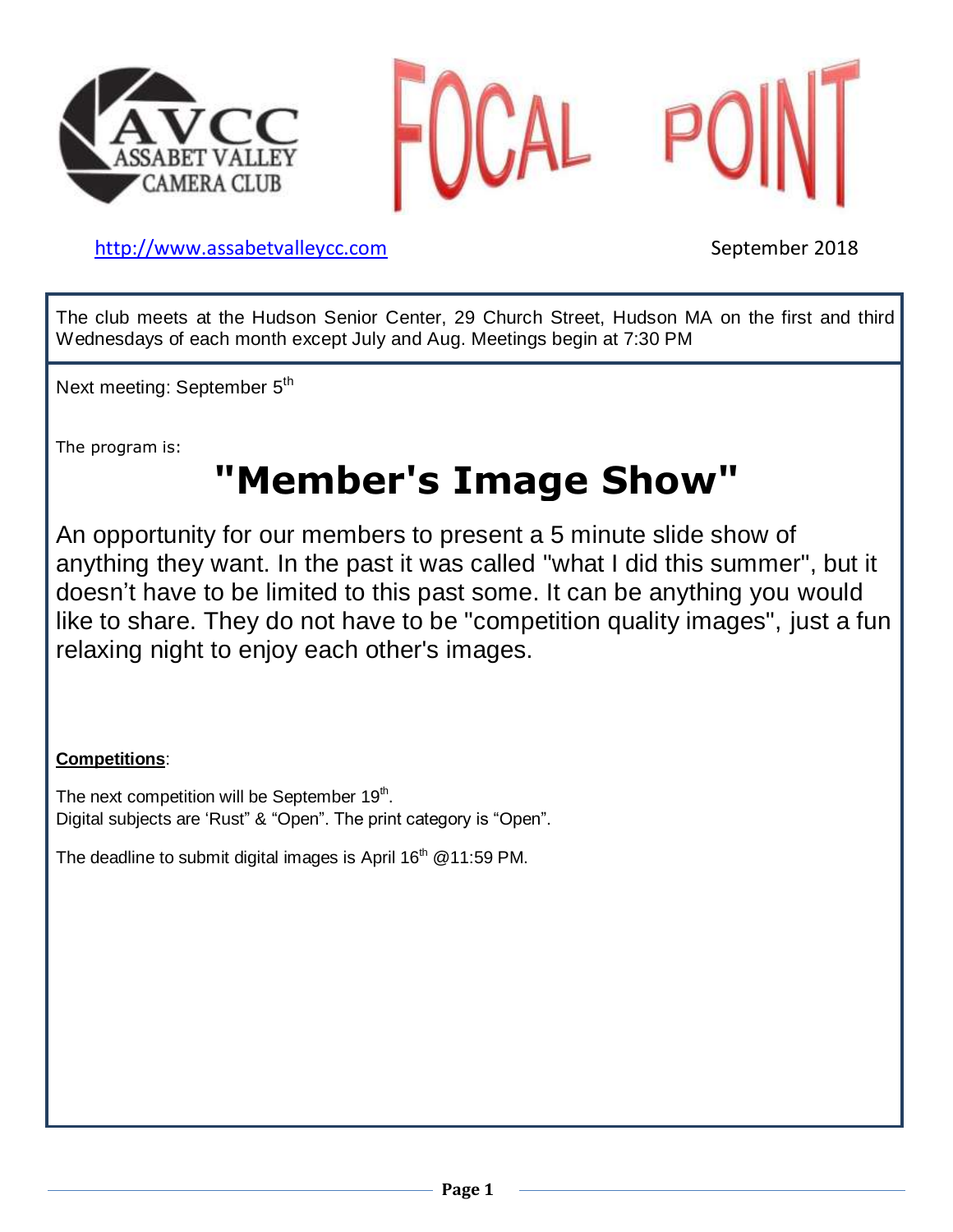#### **ANNOUNCEMENTS**

# **"Member's Image Show"**

An opportunity for our members to present a 5 minute slide show of anything they want. In the past it was called "what I did this summer", but it doesn't have to be limited to this past some. It can be anything you would like to share. They do not have to be "competition quality images", just a fun relaxing night to enjoy each other's images.

Please limit your presentation to 5 minutes or less, so that we can get everyone's in without running too late.

Bring your show on a flash drive.

You can do either a manual slide show, or automatic one like Pro Show Gold.

#### **Help Setting Up**

The new year is starting next week, and we really need some help setting up the meeting room.

We typically start around 2:15 to 2:30.

It takes an hour or less, depending on how fast we move, or how chatty we get. For all of these past years, there has just been a few of us who do it each time. We need more members so we can spread out the work load.

If you haven't done it before, come this Wednesday and learn about what we have been doing to make the room ready. We start by taking down all the round tables that senior center uses during the day. We arrange all the chairs as you see them, set up projector etc. If we have enough people, we maybe can then schedule "teams".

It's not difficult, so please consider coming and learning what needs to be done.

### **Dues**

We will be collecting dues for AVCC's 2018-19 club year. Remember, dues need to be paid by the October 3rd meeting in order to compete in October.

## **Competition Images:**

Just a reminder about the new resolution we will be using for competition.

Just resize your images to 1400 (H) x 1050 (V) instead of (1024 x 768).

Note: If you submit an image with the old resolution, it will display fine, but it will display smaller.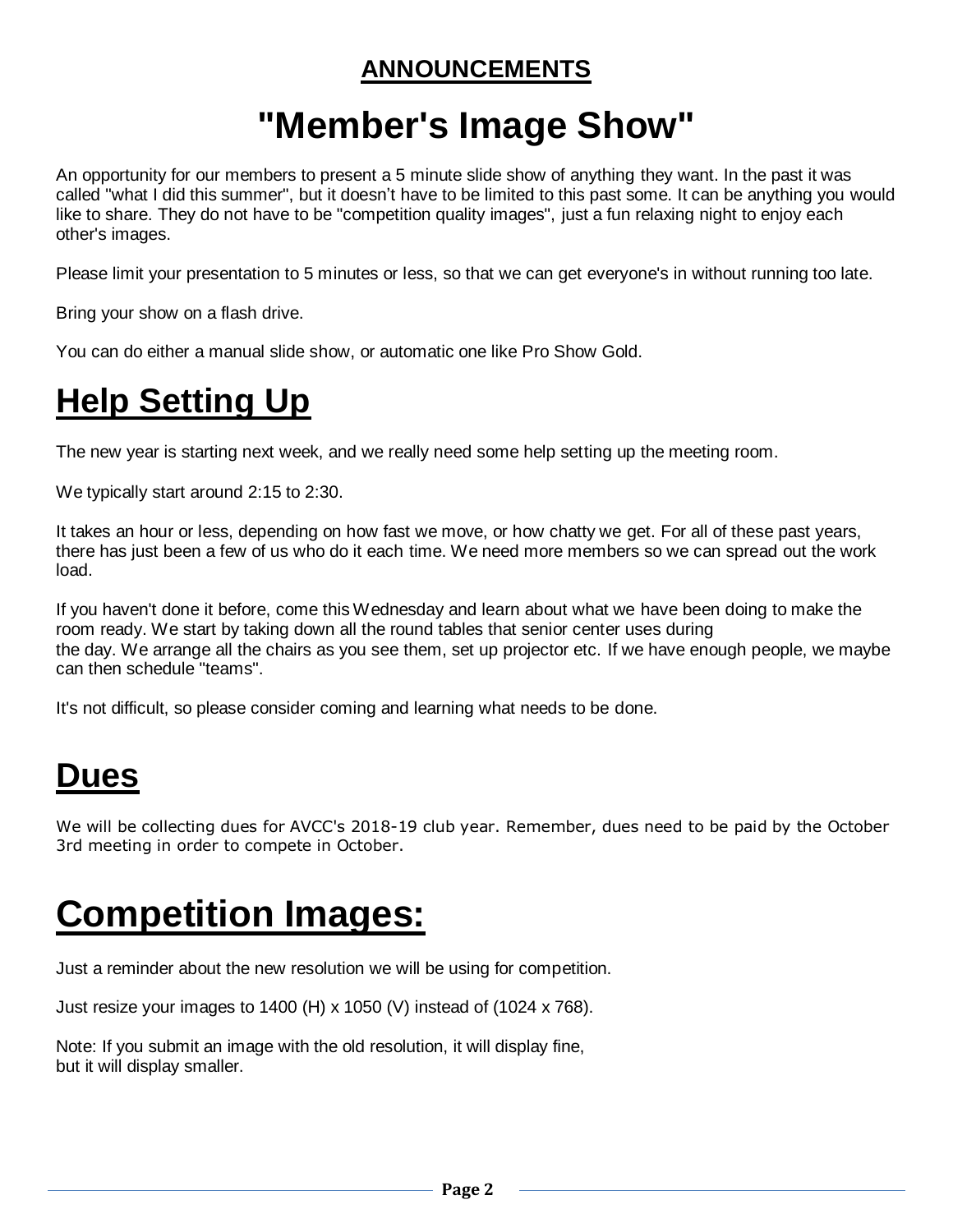| <b>PRINT SUMMARY 2017-2018</b> |                           |      |                              |                 |                          |                   |                          |              |             |              |  |  |  |
|--------------------------------|---------------------------|------|------------------------------|-----------------|--------------------------|-------------------|--------------------------|--------------|-------------|--------------|--|--|--|
|                                | <b>SEPT</b><br><b>OCT</b> |      | <b>NOV</b>                   | <b>DEC</b>      | <b>FEB</b><br><b>JAN</b> |                   | <b>APR</b><br><b>MAR</b> |              | <b>MAY</b>  |              |  |  |  |
| <b>GOLD</b>                    | Open                      | Open | <b>Nature</b>                | <b>Creative</b> | Open                     | <b>Monochrome</b> | <b>Nature</b>            | Open         | Open        | <b>TOTAL</b> |  |  |  |
| John Gill                      | 26.1                      | 26.3 | 26.9                         | 26.4            | 23.8                     | 24.5              | 28.3                     | 27           | 25          | 234.3        |  |  |  |
| <b>Todd Mathieson</b>          | 25.5                      | 26   | 28.6                         | 25.5            | 24.9                     | 26.3              | 24.2                     | 24.8         | 26.2        | 232          |  |  |  |
| Linda Shelales                 | 24.7                      | 22.7 | 26.8                         | 23.9            | 24.7                     | 26.6              | 27.3                     | 25.3         | 23.7        | 225.7        |  |  |  |
| Sue Abrahamsen                 | 25                        | 22   | 28.5<br>25.5<br>23.7<br>25.1 |                 |                          | 26.1              | 25                       | 23.8         | 224.7       |              |  |  |  |
| Linda Gilberti                 | 22.8                      | 23.5 | 23.7                         | 25.6            | 24.7                     | 23.5              |                          | 24.8         | 23.5        | 218.7        |  |  |  |
| <b>Bob Cooke</b>               | 24.2                      | 22.7 | 27.2                         | 24.8            | 23                       | 24.2              | 24.5                     | 21.5         | 25.6        | 217.7        |  |  |  |
| Dave Morin                     | 23.9                      | 24.3 | 22.8                         | 0               | $\Omega$                 | 23.1              | 0                        | 24.7<br>25.3 |             | 144.1        |  |  |  |
| <b>SILVER</b>                  | Open                      | Open | <b>Nature</b>                | <b>Creative</b> | Open                     | <b>Monochrome</b> | <b>Nature</b>            | Open         | Open        | <b>TOTAL</b> |  |  |  |
| Leon Ferrante                  | 25.6                      | 28.1 | 26.8                         | 25.2            | 25.3                     | 25.7              | 26.5                     | 28.7         | 28          | 239.9        |  |  |  |
| <b>Bob Escott</b>              | 24.6                      | 24   | 24.2                         | 27.5            | 25.1                     | 24.3              | 26.5                     | 25           | 25.5        | 226.7        |  |  |  |
| Maureen Mathieson              | 26.4                      | 26.2 | 25.4                         | 0               | 0                        | 25.3              | 0                        | 0            | $\mathbf 0$ | 103.3        |  |  |  |
| <b>Barbara Huntley</b>         | 21.2                      | 24.5 | $\mathbf 0$                  | 0               | 24                       | 0                 | 0                        | 0            | 23.3        | 93           |  |  |  |
| Ann DeCristofaro               | 0                         | 0    | 24.3                         | 24.3            | 0                        | 0                 | 0                        | 0            | 0           | 48.6         |  |  |  |
| Diana Bull                     | 23.2                      | 0    | $\mathbf 0$                  | 0               | $\mathbf 0$              | $\mathbf 0$       | 0                        | 0            | 0           | 23.2         |  |  |  |
| <b>BRONZE</b>                  | Open                      | Open | <b>Nature</b>                | <b>Creative</b> | Open                     | <b>Monochrome</b> | <b>Nature</b>            | Open         | Open        | <b>TOTAL</b> |  |  |  |
| Darlene Holman                 | 24.4                      | 25.5 | 28.4                         | 26.3            | 25.8                     | 26.2              | 27.6                     | 25.1         | 23          | 232.3        |  |  |  |
| Linda DeStefano Brown          | 23.6                      | 25.3 | 22.8                         | 27.1            | 23.2                     | 24.8              | 24.6                     | 22.4         | 23.6        | 217.4        |  |  |  |
| Mary Strachan                  | 23.8                      | 21.6 | 23                           | 25.2            | 24.2                     | 24.7              | 24.7                     | 22.5         | 23.1        | 212.8        |  |  |  |
| <b>Cathy Robotis</b>           | 23.8                      | 0    | $\mathbf 0$                  | 24.2            | 22.9                     | 26                | 26.8                     | 21.9         | 24.6        | 170.2        |  |  |  |
| <b>Elliot Mednick</b>          | $\mathbf 0$               | 0    | $\mathbf 0$                  | 0               | 25.8                     | 25.3              | 27.3                     | 24.1         | 25.7        | 128.2        |  |  |  |
| Larry Alley                    | 0                         | 24.8 | 25.3                         | 0               | 0                        | 27.1              | 25.1                     | 0            | 23          | 125.3        |  |  |  |
| <b>Bill Weiblen</b>            | 25                        | 21.7 | 24.3                         | 0               | $\mathbf 0$              | 0                 | 0                        | 0            | $\mathbf 0$ | 71           |  |  |  |
| Morgan McSweeney               | 0                         | 0    | $\pmb{0}$                    | 0               | 21.5                     | 22.7              | 0                        | 0            | 0           | 44.2         |  |  |  |
| Art Walker                     | 0                         | 0    | $\mathbf 0$                  | 23.4            | $\mathbf 0$              | 0                 | 0                        | 0            | 0           | 23.4         |  |  |  |
| John Sahagian                  | 0                         | 22.9 | 0                            | 0               | 0                        | 0                 | 0                        | 0            | 0           | 22.9         |  |  |  |
| Larry Wellington               | 22.3                      | 0    | 0                            | $\pmb{0}$       | 0                        | 0                 | 0                        | 0            | 0           | 22.3         |  |  |  |